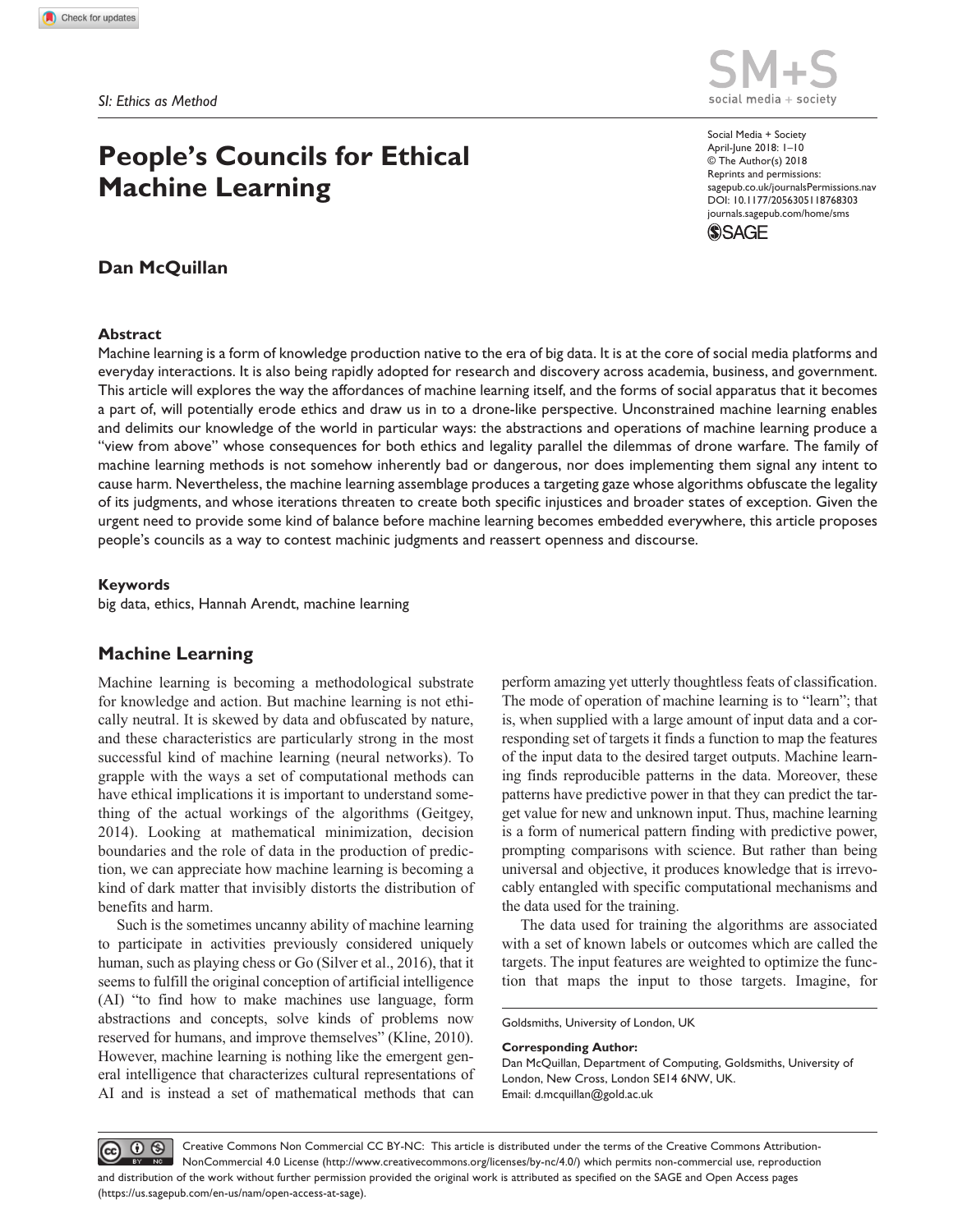example, a training set consisting of clusters of green dots and red dots. They may represent the results of an magnetic resonance imaging (MRI) scan for cancer and the corresponding actual diagnosis (red or green), with the axes of the chart being the size and density of the observed tumor, and the green dots representing cases where the tumor was found to be non-malignant. The algorithm is fed the size and density of the tumors and told the target label of red or green in each case. Its task is to find a plausible decision boundary between them, that is, a line that separates the two kinds of dot and which can be used to classify future data points based on which side of the line they fall on. It is not an easy task because the boundary is not neat and the dots tend to mingle a bit. Mathematically, the algorithm calculates a *cost function*, which is a quantity, representing how far each predicted result is away from the actual diagnosis for a given fit of the parameters. The power of machine learning comes from the iterative minimization of this cost, such that the final fit works as well as possible across all the training data (Schutt & O'Neil, 2013). Thus, a humanly meaningful question ("is this tumor malignant?") is converted to an operation that computers are good at—thousands and thousands of rapid and repetitive calculations. In the case of our dots, a wellchosen machine learning algorithm will find a boundary that makes the best job of dividing the positive and negative test results. There will always be false positives (classified as malignant, but not) and false negatives (malignant cases that are mis-classified) but the aim is to get a model that is statistically successful and can be applied to future test results.

The only thing that the machine learning knows about the world is the data that are fed to it. In one sense, this accounts for its power, in that any problem which can be cast in a suitable numerical form can be tackled by the general family of machine learning algorithms. For the purposes of the mathematical minimization, it does not matter whether the data represent house prices or terrorism suspects. Anything, in principle, can be "data scienced." However, this is also an Achilles heel. With the input data, we sweep in all the potential biases that lie behind its construction as data in the first instance. If the data are distorted by social prejudice then that is the pattern that the algorithm will learn (Lee, 2016). We have only to consider for a moment the way that algorithms powering predictive policing systems are trained on historical arrest and crime data and thus accumulate all the individual and cultural decisions about who to target for investigation and arrest. If there is discrimination embedded in the data, then our machines will come to think our prejudices for us. If those machinic judgments are then used to target future activity, we have the technological reproduction of social discrimination (Brayne, 2017). The problem goes beyond straightforward racism or sexism, as data also inherit its ontology, that is, what gets constructed or counted as meaningful data depend on the worldview and assumptions of those defining the data (Boellstorff, 2013; Gitelman, 2013)—for example, whether depression is classified

through biomedical symptoms or through people's experiences.

Machine learning brings with it another characteristic which can cause or obscure harm, which is the opaque nature of its decision-making. As has been pointed out, machine learning depends on big data because the training set needs to be large enough to generate a useful predictive model. The features used by the algorithm are the different quantified aspects of the input which can be used to help find a pattern. It is not uncommon for the number of features to be in the hundreds or thousands. The methods also excel at finding patterns across diverse data by finding distant correlations that boost their predictive power. The more mixed the data, the more options the algorithm has for weightings that optimize the overall fit. However, it can be hard to reverse this process in to human reasoning (Lipton, 2016). While in many cases the outcome is interpretable because the correlations seem to make some kind of sense, this is a form of post hoc rationalization. Based on our own experience, for example, it would not surprise us that emails mentioning an unexpected lottery win and using terms like "urgent" and "money transfer" would be algorithmically classified as spam (Burrell, 2016), but the machine does not think that way because it does not think at all. It simply minimizes a function applied over the whole input data set (in this case, bags of words extracted from emails) by carrying out thousands of matrix calculations very quickly.

The whole point about big data analytics is that the number and form of calculations that need to be carried out exceed the scale and complexity which people can comprehend directly. Otherwise, there would be no need for the algorithms and there would be nothing new in the predictive potential of data science. There is no larger explanatory structure to fall back on because the outcomes are based on large-scale correlations, not on logical causation. Thus, there is no cumulative support for the proposed explanation from other non-falsified hypotheses, as there is in the physical sciences. While the operators of the algorithms may develop intuitions for what will work better in a specific case and why, and the outcomes are tested on known data and parameterized in terms of their accuracy, there is an opacity at the heart of the methods. If we cannot understand exactly what is being weighed in the balance, it is very hard to tell under what circumstances harm may be caused or in what ways the operations might be unethical.

The particular form of machine learning that is currently achieving spectacular success and dominating the popular narrative about AI is the neural network, also known as deep learning. Significantly for any discussion of ethics, neural networks are also the hardest to interpret in ways that make sense to people. To understand the impressive power of deep learning, we can consider the task of recognizing faces. While we might guess that computer vision would work adequately with the rigid and predictable pose of the passport photo, we have tended to think that recognizing someone's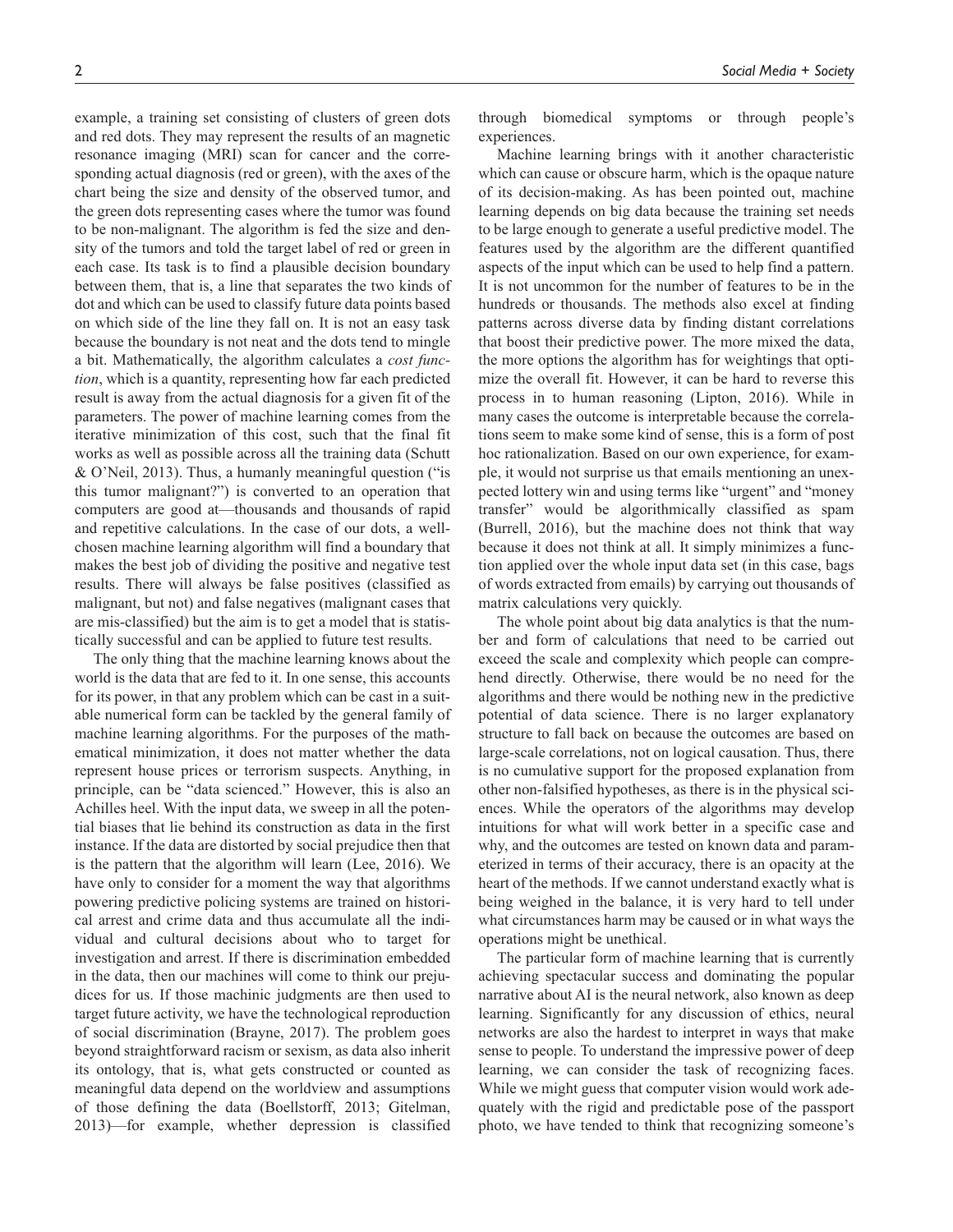face under different conditions of lighting, distance, and angle, or even when the person has aged, is a uniquely human ability. A data set that has been used to test this assumption is known as Labeled Faces in the Wild (LFW), which consists of more than 13,000 images of well-known faces collected from the web. Like a giant tabloid newspaper, it consists of multiple close-up photos of these famous people under all sorts of conditions. The rates of human performance on the LFW data are excellent, as we might expect, with recognition rates between 97.53% and 99.20%. But in a paper from 2015, a team from Google presented a deep learning system called FaceNet which achieved a record accuracy on LFW of 99.63% (Schroff, Kalenichenko, & Philbin, 2015). In other words, the algorithm is better at recognizing faces than people are, which is somewhat uncanny. Similar leaps are being made or anticipated in many other areas. The core ethical problem behind this new superpower is that we cannot really tell how neural networks come to their conclusions, which makes it very hard to know whether they are "doing the right thing" or likely to cause harm to persons at some point.

While functioning neural networks have been around since 1958 (Rosenblatt, 1958), they are very much back in fashion because of their traction with messy, hard to parameterize problems like computer vision, speech recognition, and self-driving cars. Their great leap forward comes from a combination of vast training data sets, courtesy of social media and our digitized lifeworld, and the availability of computer chips called graphic processing units (GPUs) that were originally developed for gaming. GPUs turn out to be very effective at the large matrix calculations required by machine, because high-quality three-dimensional (3D) graphics have very similar requirements for massively parallel processing. The deep learning algorithm itself consists of different layers of nodes (or "neurons"); each node is connected to all the nodes in the subsequent layers, all the way through to the final target layer. The cost function applies differing weights to these node-to-node connections. Training is carried out by the massively parallel process of "back propagation"; the gap between the prediction and the target values is fed back to neurons in the final layer, which makes a set of corrections and feeds them back to the layer before that, and so on (Nielsen, 2015). The process resembles a shuttle weaving connections across the threads on a steam-powered loom. There is no feature selection by the human operator (as there was in our tumor example, where size and density were the chosen features); the layers are force fed the input data and develop their own features through the weightings of connections between nodes. This is not a black box process; we can access the values of these weightings. The sometimes insurmountable challenge is to try to interpret these weightings in a way that is accessible to human reasoning. While we can form an intuition about some kinds of mathematics (such as the force, mass, and acceleration in Newton's second law *F*=ma), it can be hard to reverse the results of massively parallel minimization in to

a representational model of the external world. The results can be evaluated for accuracy by applying them to a new set of labeled test data, but calculating the number of false positives (i.e., data points that are wrongly classified) tells us nothing about the internal reasoning of the algorithm. Thus, deep learning transforms messy data at scale into testable predictions but sabotages the kind of questions we need to ask when assessing its ethical impact.

The predictive nature of machine learning promotes preemption, that is, action that attempts to anticipate or prevent the predicted outcome. In a world overflowing with data, machine learning and deep learning are powerfully attractive. For any context where a lot is riding on uncertain outcomes, the lure of being able to peer through the fog of data and read off the probable future through computational pattern analysis comes to be almost irresistible. At the current time, it would be hard to think of an area of life that is not under consideration for treatment by algorithmic methods. Some large companies analyze their organizational data this way to try to predict which employees are most likely to be next to leave (Silverman & Waller, 2015) while universities experiment with systems that predict which students are at high risk of failing a course. In Australia, the Security Risk Assessment Tool automatically determines the risk category of everyone being held in immigration detention centers and decides whether they should be in manacles when they go for a hospital appointment (Bagshaw & Koziol, 2017). In the United States, the adoption of predictive policing systems like PredPol (2015) is becoming quite commonplace. Both governments and private enterprise are developing algorithms to predict which parents are most likely to abuse their children (Brown, 2016; Keddell, 2015). Even in this small subset of examples, it is easy to imagine the risk of possible harm arising from interventions based on the algorithmic predictions.

As we have seen, machine learning is unlike the AI vision propagated by science fiction films like Blade Runner or the "existential threat" invoked by Silicon Valley entrepreneur Elon Musk (Domonoske, 2017). It is a mode of calculative knowing that operates at the level of methodology and infrastructure as it classifies, makes predictions, and constitutes its subjects. By its nature, machine learning is not generally visible to us; it is what happens to our data somewhere out of sight, after human actions have generated this data and prior to the social interactions that are shaped by its verdicts. This does not lessen the impact that it will increasingly come to have. The effect of machine learning embedded in methodologies and institutions will be of a kind of dark matter, invisible in itself but pulling other systems into new shapes around it. The methods of machine learning will bring to many areas of social enquiry a science-like power to predict and a political opportunity to preempt. But the opportunity to operate these methods ethically is obfuscated by the machinery itself. By absorbing the latent content of our data and basing insights on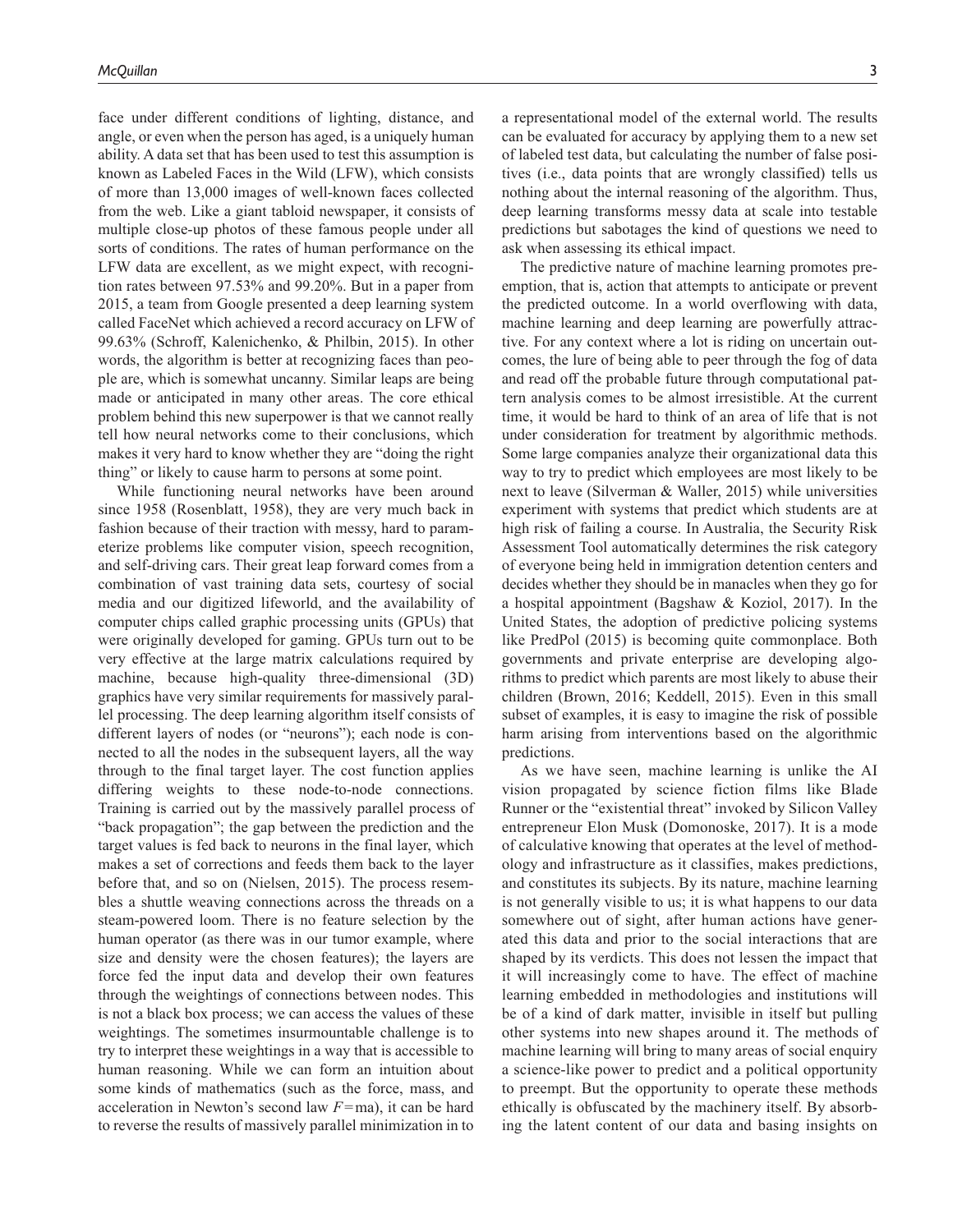opaque and possibly non-interpretable "learning," the algorithms become actors that make ethical decisions for us in ways that are hard to challenge. We are approaching the machinic production of ethics.

## **Machinic Production of Ethics**

The usurping of ethical agency by machine learning can be explained by looking at the ways that the affordances of machine learning erode consent and the avoidance of harm, and impact notions of justice and due process. The flow of data through the code produces classifications and inferences, affects how people are treated, and opens up future possibilities of unintended consequences (Markham, 2017). More, machine learning dismantles the "human subject" as a useful concept for ethical treatment and reconstitutes it instead as means of targeting.

Recent studies provide strong evidence that machine learning models can also absorb discrimination, which is then perpetuated by their predictions. For example, word embedding is a method to represent text data as vectors and is used in many machine learning and natural language processing tasks. These vectors are sets of numbers that capture the semantic relationships between words (Colyer, 2016). A recent study of the word embeddings in Google's widely used Word2vec, derived by a neural network from a Google news corpus of 3million words, shows that it is intransigently sexist. For example, querying it for the word that satisfies the relationship "man is to doctor as woman is to x" returns "nurse," while "man is to computer programmer as woman is to x" gives x as "homemaker" (Bolukbasi, Chang, Zou, Saligrama, & Kalai, 2016).

The Tuskegee syphilis experiment highlights the dangers of embedded discrimination. The untreated progression of syphilis in African American men in rural Alabama was studied over decades while the men were deceived in to believing they were receiving free health care and treatments. Begun in the 1930s, the experiment was allowed to run for 40years before a whistleblower made it public in 1972 and public outrage closed it down (Brandt, 1978). Partly as a result of the Tuskegee experiment, the US government established the Office for Human Research Protections (2009) and set up institutional review boards to vet research proposals in universities and hospitals.

However, algorithmic methods escape oversight when the abstraction inherent in machine learning makes it seem that there is no direct relationship to human subjects. The vast majority of academic research on machine learning and neural networks is not seen as requiring ethics review. Even where the data have been generated by or about some aspect of people's lives, the apparent distance of the data point from the human or the fact that it is "already public" or covered by some Terms of Service not only makes it difficult to see it as having ethical problems (what Markham & Buchanan, 2015 call the "distance principle") but also puts

it outside the purview of most institutional review boards (Leetaru, 2016). But, as we shall see, the reconstitution of the distant subject as target is part of the ethical impact of machine learning.

Machine learning is only effective when the training data sets are large enough. The ethical question of consent is marginalized by this need for scale. Moreover, big data analytics benefit from using heterogeneous sources; the pattern finding mechanisms excel at finding correlations across not only vast but also varied sets of data. Payday loans companies like Wonga claim to use hundreds different data points varying from mouse click patterns to social media friendships to make rapid algorithmic lending decisions (Morozov, 2013). It is impossible to know in advance what purposes particular data will eventually be put to and whether that will cause harm. One thing that we can say with reasonable certainty is that the unconstrained application of machine learning will impact our notions of justice. In particular, the preemptive interventions that flow from predictive machine learning run counter to due process. While the basis of most extant legal systems is "presumed innocent until proven guilty," it is a principle that is bypassed by the operation of algorithmic prediction:

Big data enables a universalizable strategy of preemptive social decisionmaking. Such a strategy renders individuals unable to observe, understand, participate in, or respond to information gathered or assumptions made about them. When one considers that big data can be used to make important decisions that implicate us without our even knowing it, preemptive social decision making is antithetical to privacy and due process values. (Earle & Kerr, 2013)

These same methods are also productive of the situations that Miranda Fricker calls "epistemic injustice." One kind of epistemic injustice is testimonial injustice, where prejudices cause people to "give a deflated level of credibility to a speaker's word" (Fricker, 2007). In a world where the production of knowledge and truth is increasingly deferred to algorithms, mathematical predictions may be given a higher weight that the subject's own version of events were that even to be sought in the first place. The other kind of epistemic injustice is hermeneutical injustice, "a kind of injustice in which someone is wronged specifically in her capacity as a knower." Fricker points to this as the kind of injustice experienced by social groups who lack the resources to make sense of their own experience.

In the world of big data, the set of social groups whose life patterns will be authoritatively interpreted by distant machines is growing ever larger, including those at the sharp end of social provision such as "troubled families" (Portal Analytics, 2017). Not only do the methods affect justice in a general sense, they are also being increasingly applied in direct juridical contexts. The dispute between nonprofit investigative journalism organization ProPublica and Northpointe, the company whose software assigns risk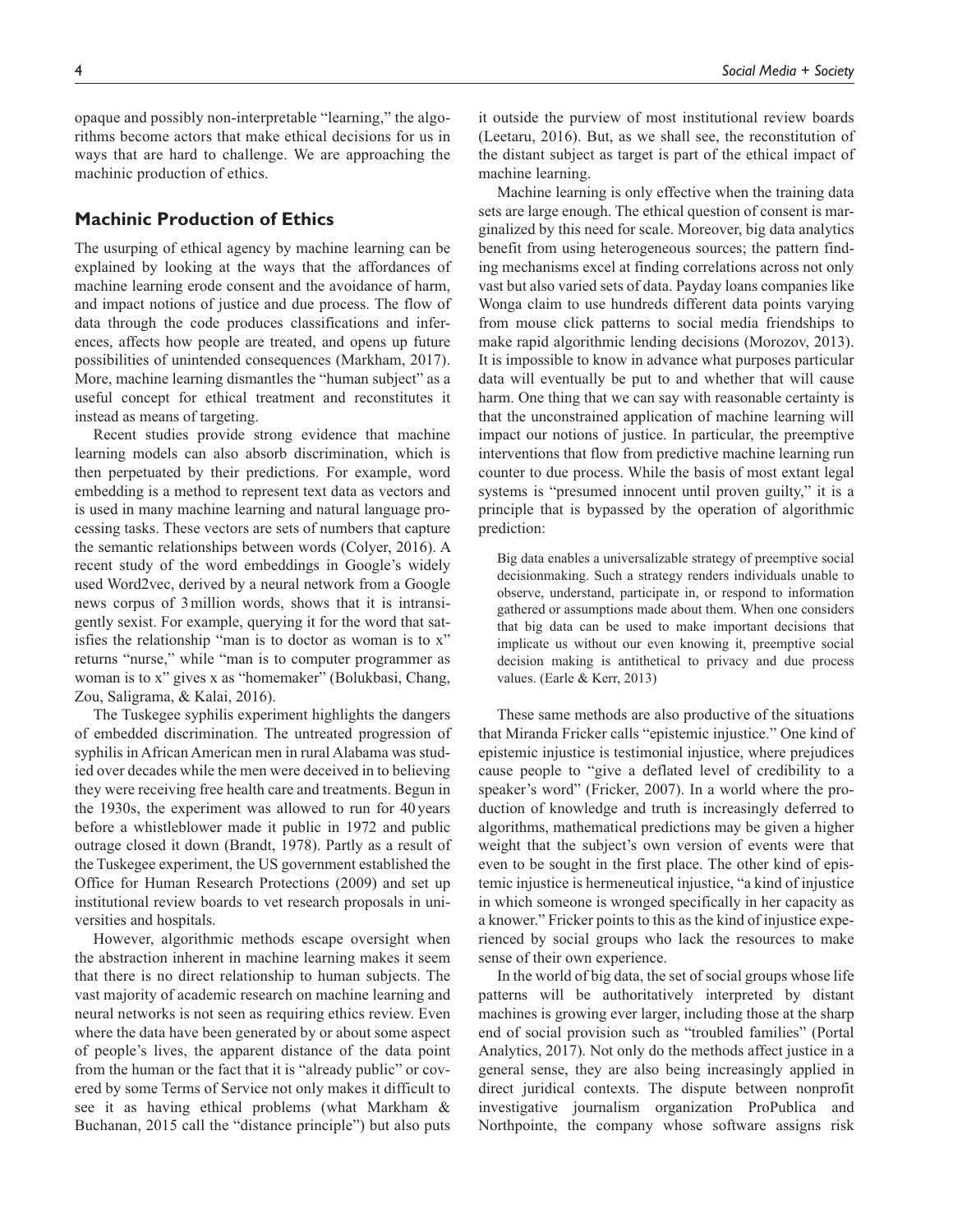scores to defendents awaiting trial (and thus influences whether they are released on bail) is a case in point. Northpointe say that their algorithm is fair and not racist because defendents given a risk score of 7 have the same likelihood of reoffending (60% of White defendants and 61% of Black defendants). ProPublica point to the unfairness that among defendants who ultimately did not reoffend, Blacks were more than twice as likely as Whites to be classified as medium or high risk (42% vs 22%) (Corbett-Davies, Pierson, Feller, & Goel, 2016), meaning that they receive harsher pre-trial bail conditions. It is mathematically impossible for a machine learning algorithm to achieve both types of fairness in a situation where the re-arrest rate for Black defendents is higher, which links in turn to the likelihood of heavier policing in black neighborhoods and the possibility of bias in the decision to make an arrest. It is becoming apparent that the questions of fairness and justice that are entangled with computational methods are unsolvable at the level of the machinic methods themselves.

The form in which machine learning reconstitutes its human subjects is central to understanding the collateral damage to ethics. When dealing with Internet and our digitalized lifeworld the tendency is to consider human subjects when the data is collected directly from people through some online interaction, but not when working with points that were collected from the general fire hose of social and infrastructural data. This is obviously questionable in terms of privacy, given the number of times since the AOL search query release of 2006 (Barbaro & Zeller, 2006) that "anonymous" Internet data turns out to have potentially harmful impacts on individuals. The emergence of big data has fueled the debate about the centrality of human subjects to ethical assessments (Metcalf & Crawford, 2016). Machine learning reverses the trajectory of data's journey away from its individual point of origin. It absorbs all manner of diverse and apparently insignificant data, all the way down to the level of single words and pixels and uses these to target specific categories of subjects or to detect those who are anomalous to normative patterns. The raw material of this process corresponds to Deleuze's notion of "dividuals" in that we are not working with whole human subjects but digitized fragments and moments: "We no longer find ourselves dealing with the mass/individual pair. Individuals have become 'dividuals', and masses, samples, data, markets, or 'banks'" (Deleuze, 1992).

Deleuze was writing in relation to "societies of control" as the successor form to Foucault's disciplinary society. Disciplinary societies are constructed around a relationship between the individual and the mass, whereas societies of control are articulated through the dyad of dividuals and databases. Rather than incarcerating individuals, the focus of control is on processes operating continuously across the space of social interactions. On this basis, it may seem like machine learning will manifest as another iteration of the society of control, but that does not adequately account for its algorithmic gaze. The wide-area view of machine learning hovers high above the flow of data, attempting to force fit the snippets of information in to patterns that represent its target. In the higher dimensional space of the computer's model, we reappear as pathways, as vectors pointing in a particular, predictive direction. Not individuals as such, but not simply fragments of data aggregated by a database query, the subject is woven in to a silhouette perceptible by the machine. As Gregoire Chamayou (2014) puts it,

The production of this form of individuality belongs neither to discipline nor to control, but to something else: to targeting in its most contemporary procedures, whose formal features are shared today among fields as diverse as policing, military reconnaissance and marketing. It might well be, for that matter, that we are entering targeted societies.

## **The Drone Perspective**

The transformation of analog experience into data is a process of abstraction, which carries its own problems (Markham, 2013). Machine learning elevates abstraction (Wing, 2008) to an ethos, an orientation to everyday life. While the knowledge produced by machine learning is drawn from correlations rather than causations, it can appear to reveal a hidden mathematical order in the world that is superior to our direct experience (McQuillan, 2017). By seeming to promise an objective mathematized view based on hard data, it resembles the scientific standpoint, the "view from above" that is founded on a disembodied claim to a universal as well as objective knowledge (Haraway, 1988). The assumption of this privileged knowledge serves to justify intervention. The algorithmic eye stays permanently on station, each data point contributing to a panoramic view of its milieu, its models fitting observed activity in to the patterns it has been tasked with targeting in a way that is perceived as objective, as expressive of a higher order of knowing.

Machine learning, as a method of algorithmic targeting that has ethical consequences, risks inducing a drone perspective on the world. The drone perspective combines a privileged view from above with interventions of dubious legality. As with military drones, it is an orientation to action based only on patterns, whose determinations become self-justifying. The actual drone operations of the US Joint Special Operations Command (JSOC) are frequently based on "pattern of life analysis," a term that describes the accrual over time of observations, signals intelligence and social media data that reveal distinctive patterns in a subject's life. These are then compared with signatures of activity that would justify a strike (US Joint Forces Command, 2012). Drones are targeted to carry out signature strikes based on a target's patterns of behavior but without knowing that target's identity (Shane, 2015), sometimes killing militants but often killing civilians (Gregory, 2012). The legality of any of these targeted strikes is deeply disputed as the policy appears to violate both international humanitarian law (the "laws of war") and international human rights.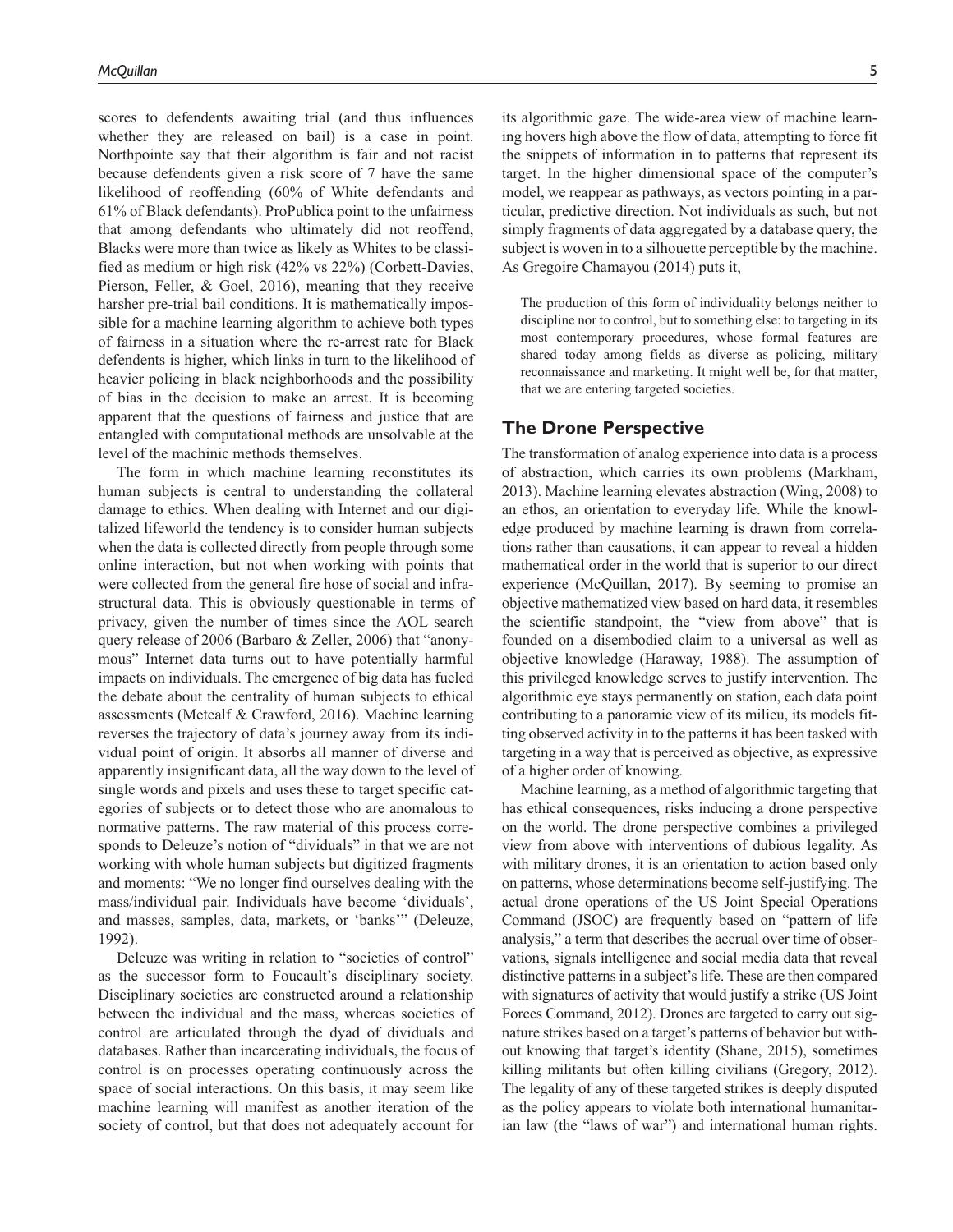The former head of the International Legal Division of the Israeli Military Advocate General's Office justified targeted drone killings on the basis that

If you do something for long enough, the world will accept it. The whole of international law is now based on the notion that an act that is forbidden today becomes permissible if executed by enough countries . . . International law progresses through violations. (Feldman, 2009)

Without urgent attention to the ethical challenges, the social interventions of machine learning will also tend to normalize actions of ambiguous legality. The models will iterate over the injustices embedded in their training data while potentially adding more through their own opacity. This construction of targets forestalls discourse, explanation, or the judgment of peers.

The notion of algorithmic governance (Rouvroy, 2013) is changing from a topic of philosophical speculation to something that we will have to wrestle with on a day to day basis. The allure of big data (the "new oil"), the promise of smart infrastructures, and the post-austerity drive for large-scale efficiencies and cost-savings make algorithmic decision a default option for government. For example, Australian social security law states that "A decision made by the operation of a computer program under an arrangement made under subsection (1) is taken to be a decision made by the Secretary" (Elvery, 2017). Under this legislation, the Centrelink "robodebt" algorithm has made decisions about overpayment of welfare benefits that resulted in debts being raised against thousands of individuals. While it has become clear that these algorithmic signature strikes often make mistakes, the burden of proof has been shifted onto the claimants to dispute it in each case while, in the meantime, they must pay off the debt or risk imprisonment.

Living under the gaze of the drone is to live in a "state of exception" (Saif, 2016). The state of exception, as discussed by Giorgio Agamben, is a situation where law, rights, and political meaning to life are suspended. It is the reduction of citizens to "bare life"—a biological existence without civic existence (Agamben, 2005). While the consequences of machine learning in research and practice will usually emerge at a more prosaic level, their operations share another characteristic with these extrajudicial spaces. Agamben describes the topological structure of the state of exception as "being-outside and yet belonging," which is also a good description of the operations of machine learning as ethically "other" within the knowledge or governance structures they inhabit. The effect of ethically dubious and extra-legal machine learning is likely to be the production of partial states of exception (McQuillan, 2015). When patterns of life are understood as expressive of personal decisions, the process of identifying target individuals and groups as making risky or irresponsible choices encodes a divisive discourse, an "us and them" perspective that justifies exclusion.

As can already be seen in current applications of big data analytics, algorithmic exclusion will be the calculative framework for the future of education (Selinger, 2015) and employment (Gee, 2017). People will be excluded from opportunities without ever knowing why or having a chance to contest it. Of course, the affordances of machine learning will also be embraced by explicit operations of exception. In July 2017, the US Immigration and Customs Enforcement (ICE) hosted an "industry day" for tech companies, seeking an overarching vetting machine "that automates, centralizes, and streamlines the current manual vetting process while simultaneously making determinations via automation if the data retrieved is actionable" (Biddle & Woodman, 2017). The system must "determine and evaluate an applicant's probability of becoming a positively contributing member of society" and "predict whether an applicant intends to commit criminal or terrorist acts after entering the United States." This also shows the breadth of data that is swept into AI analytics as, according to the slides from the ICE presentation,

The Contractor shall analyze and apply techniques to exploit publically available information, such as media, blogs, public hearings, conferences, academic websites, social media websites such as Twitter, Facebook, and LinkedIn, radio, television, press, geospatial sources, internet sites, and specialized publications with intent to extract pertinent information regarding targets.

Under the targeting gaze of so-called AI, states of exception will move from the edges of social experience to the center.

## **People's Councils**

The ethical implications of an emerging drone perspective in the operations of machine learning demand an urgent response. This article proposes that people's councils provide a structure that counterbalances those aspects of machine learning that are toxic to ethics. While this is a speculative proposition, historical examples illustrate how people's councils could restore collective subjectivity and agency in the context of advanced technologies. It is suggested that the benefits of this approach also help tackle the imbalance between action and automaticity that make social machine learning problematic in the first place.

Most of the discussions around the datafication of society focus on privacy, but the ethical problems raised by machine learning are primarily issues of justice. The suppression of discourse and the inability to debate and contest the epistemology of the machines' models challenges both rights and fairness. It may be that some amelioration is to be found at a technical level by setting an algorithm to catch an algorithm, in that the data used for training can be mangled by one operation of machine learning to make sure that another cannot find within it any proxies for race, gender, or other protected category (Zemel, Wu, Swersky, Pitassi, & Dwork, 2013). But trade-offs in fairness, such as those surfaced by the COMPAS parole system, cannot be resolved at the level of calculation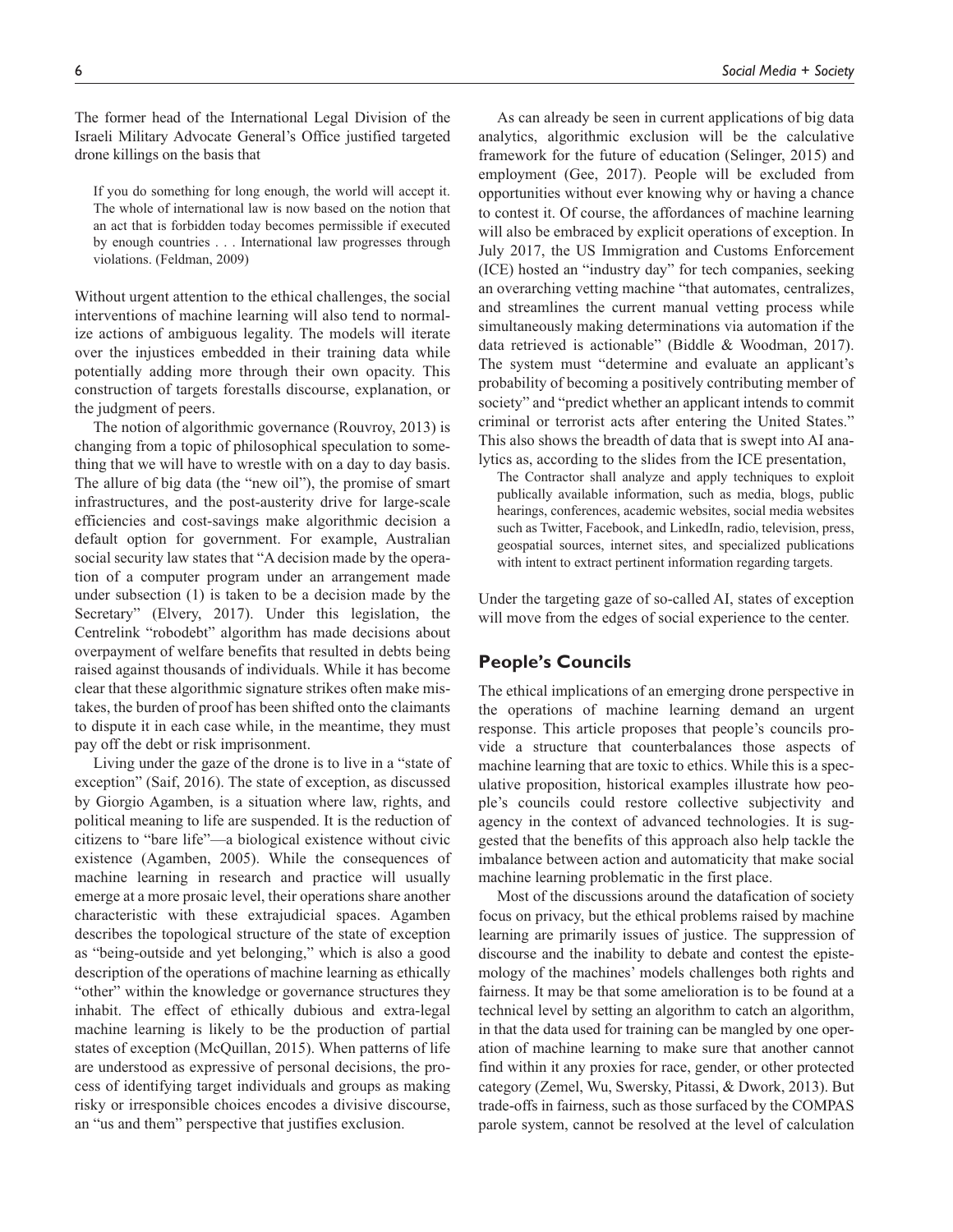and must instead be part of a values-led discussion. The drone perspective is not simply an algorithm but an apparatus, that is, a combination of tools, protocols, and institutions. Ethical decision-making in a social setting is a deliberative process, best informed by a rich understanding of context that can only come through involving the subjects as participants. Countering the drone perspective, the distanced targeting from above, requires something radically democratic.

The proposal here is that machine learning can be ethically reclaimed by combining it with the democratic structures of people's councils. People's councils are bottom-up, confederated structures that act as direct democratic assemblies, based on the face-to-face democracy of the Athenian *ekklesia* (popular assemblies) (Ober, 1993). These forms of assembly are horizontal structures in which everyone has an equal say about the matter being decided. Setting up people's councils for ethical machine learning means countering lack of consent with democratic consensus, replacing opacity with openness and reintroducing the discourse that defines due process. The establishment of people's councils in contexts where people are severely impacted by machinic decisions mobilizes a distributed form of democracy as a way to contest distributed algorithmic governance. It is likely that the councils operating on the same or similar topics (borders, education, or social care, for example) would confederate; that is, form regional councils based on a system of recallable deputies (Biehl & Bookchin, 1997). The principle is to consciously adopt structures that reverse exclusion and exception. People's councils are a refusal to be rendered as "dividuals" or to be reconstituted as targets, and instead to collectively question and challenge decisions made by machines. Machine learning represents one of the highest historical forms of the abstraction of social relationships and needs to be counterbalanced by the unmediated relationships of popular assemblies.

The histories of different forms of people's councils offer insights into how and why we might use them to reintroduce ethics into machine learning. Take, for example, patients' councils, a creation of the mental health users movement (Rogers & Pilgrim, 1991). In traditional psychiatric settings, the "patient" is constructed as the by-product of the clinical gaze. Users of mental health services have typically experienced both epistemic injustices (in the denial of their own account of their experiences) and more direct suspensions of their civil rights in the name of superior objective knowledge. Over the decades since the civil rights movements, as part of their wider struggle to be people rather than passive collections of symptoms, patients' councils have been one of the tactics that users and survivors have successfully deployed to ensure that their accounts are considered alongside the versions of the psychiatric professionals (Survivors History Group, n.d.). By means of patients' councils, service users have reconstituted themselves from diagnosed "dividuals" to collective actors whose opinions count.

tial for people's councils to turn complex technological system away from destructive ends. In 1976, a Combined Shop Stewards Committee made up of shop floor workers produced an alternative corporate plan for Lucas Aerospace that advocated the production of socially useful products instead of weapons (The Lucas Plan, 2016). Ideas prototyped by the workforce included heat pumps, solar cells, wind turbines, and hybrid power packs for vehicles. The energy and determination of the popular committee were captured in a documentary made for the Open University (1978). While the management of the time rejected the plans, many of the ideas have become mainstream forms of sustainable technology. Patients' councils and the Lucas committee are instances of face-to-face structures that restored fairness and a wider concern for well-being to technocratic and potentially toxic contexts.

The risk that comes with the new powers of machine learning is that we become embedded in patterns that deepen harm. Nested deep learning systems will set up circulations and recursions, loops of self-justification where interventions in world modify the next wave of training data, reinforcing patterns, and potential discriminations (Mackenzie, 2015). In her book "T*he Human Condition*," Hannah Arendt (1998) critiqued the instrumentalism and cycles of social reproduction that she saw as already characterizing the industrial society of the post-war years:

If we see these processes against the background of human purposes, which have a willed beginning and a definite end, they assume the character of automatism. We call automatic all courses of movement which are self-moving and therefore outside the range of willful and purposeful interference. (p. 151)

In so-called AI, we are introducing new processes which are self-moving and which partially evade purposeful interference. Arendt's critique of our worldview reads as a diagnosis of machine learning, where "real relationships are dissolved into logical relations between man-made symbols."

The ethical challenges we face do not come from the substitution of humans by machines but from the computational extension of existing social tendencies. A society which uncritically absorbs machine learning deepens its automaticity. Arendt also pointed to people's councils as historical spaces where these tendencies were inverted and noted that they arise at times of urgent need (she referred to Hungary 1956 as an example contemporaneous with her book). In particular, she saw them as the renewal of face-to-face democracy and as spaces for "action." In Arendt's philosophy, action stands as the alternative to instrumentalism and thoughtless process. An action, for her, is fundamentally a beginning. "Man does not so much possess freedom as he, or better his coming into the world, is equated with the appearance of freedom in the universe; man is free because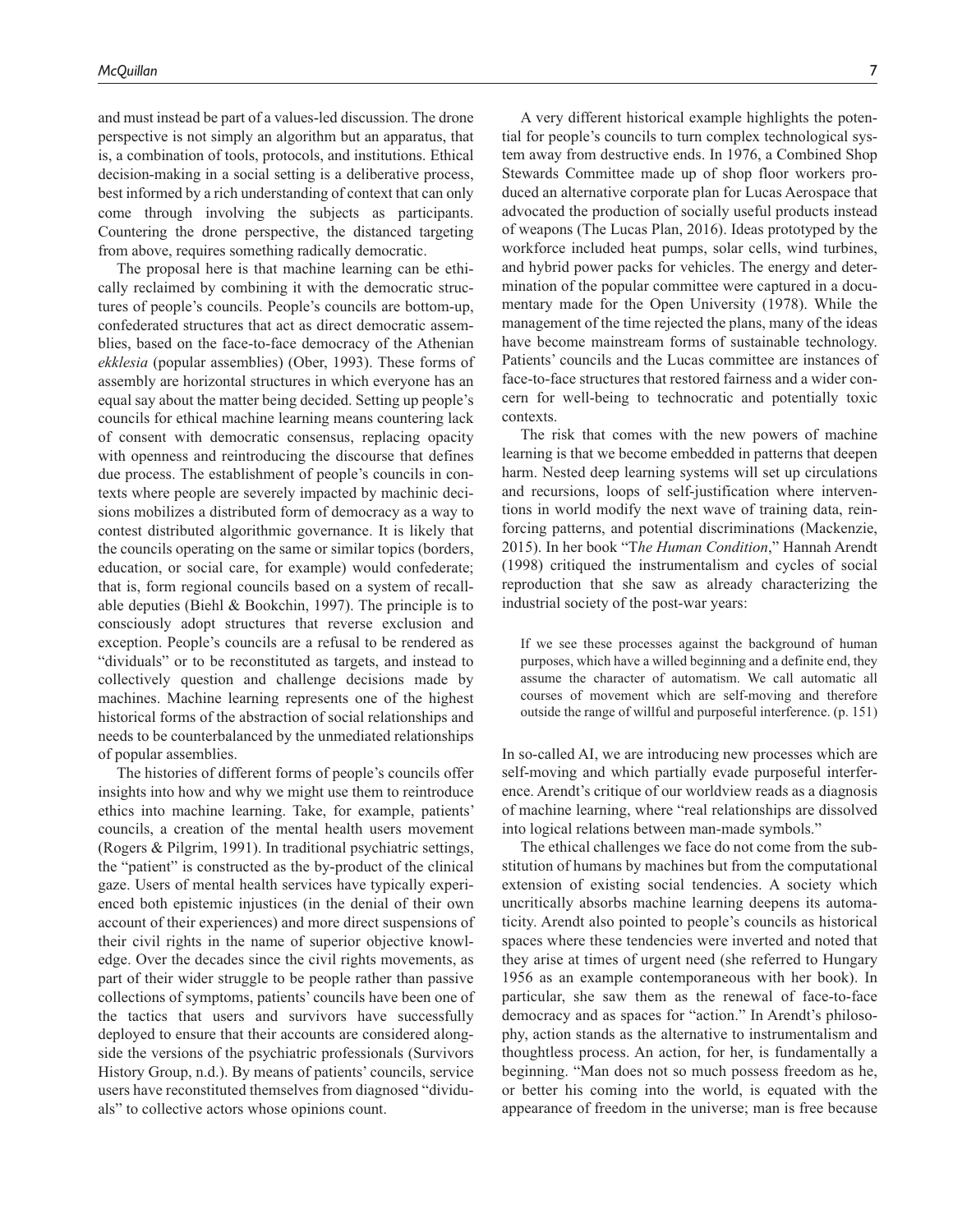he is a beginning . . ." (Arendt & Kohn, 2006). What she saw as action is exactly that the opposite to the patterns of life paradigm; action is the beginning which happens "against the overwhelming odds of statistical laws and their probability" (Arendt, 1998, p. 178). Thus, to argue for people's councils is not only to advocate for direct democracy in the social application of machine learning but to reclaim spaces for ethical action from generalized thoughtlessness and automaticity.

## **Conclusion**

Dealing with the ethical consequences of machine learning is not a simple matter. We have seen that the methods of machine learning are entangled with ethical side effects prior to their activation, through training data, during their development, through opacity, and in practice, through the assemblages of institutions and ideas that form around them. Academia and wider society have laid down ethical principles as a way to ward off a repeat of bitter historical events, but it certainly seems that these will be eroded by uncertainties about consent, harm, and even what constitutes a human subject. Unconstrained machine learning can become a drone perspective, a targeting gaze that blurs legality and divides the social along decision boundaries of "us and them." How this can be counterbalanced is an open question; this article proposes the model of people's councils, horizontal and inclusive structures for democratic deliberation. The aim is to create structures where those affected can contest machine decisions through the collective refusal of automaticity.

#### **Declaration of Conflicting Interests**

The author(s) declared no potential conflicts of interest with respect to the research, authorship, and/or publication of this article.

#### **Funding**

The author(s) received no financial support for the research, authorship, and/or publication of this article.

#### **References**

- Agamben, G. (2005). *State of exception* (1st ed., K. Attell, Trans.). Chicago, IL: University of Chicago Press.
- Arendt, H. (1998). *The human condition*. Chicago, IL: University of Chicago Press.
- Arendt, H., & Kohn, J. (2006). *Between past and future* (Rev. ed.). New York, NY: Penguin Classics.
- Bagshaw, E., & Koziol, M. (2017, August 27). Computers replace humans in assessing danger of inmates in immigration detention. *The Sydney Morning Herald*. Retrieved from [http://](http://www.smh.com.au/federal-politics/political-news/computers-replace-humans-in-assessing-danger-of-inmates-in-immigration-detention-20170825-gy4i19.html) [www.smh.com.au/federal-politics/political-news/computers](http://www.smh.com.au/federal-politics/political-news/computers-replace-humans-in-assessing-danger-of-inmates-in-immigration-detention-20170825-gy4i19.html)[replace-humans-in-assessing-danger-of-inmates-in-immigra](http://www.smh.com.au/federal-politics/political-news/computers-replace-humans-in-assessing-danger-of-inmates-in-immigration-detention-20170825-gy4i19.html)[tion-detention-20170825-gy4i19.html](http://www.smh.com.au/federal-politics/political-news/computers-replace-humans-in-assessing-danger-of-inmates-in-immigration-detention-20170825-gy4i19.html)
- Barbaro, M., & Zeller, T., Jr. (2006, August 9). A face is exposed for AOL searcher no. 4417749. *The New York Times*. Retrieved from <http://www.nytimes.com/2006/08/09/technology/09aol.html>
- Biehl, J., & Bookchin, M. (1997). *The politics of social ecology: Libertarian municipalism*. Montreal, Québec, Canada: Rose Books.
- Boellstorff, T. (2013). Making big data, in theory. *First Monday*, *18*(10). Retrieved from [http://firstmonday.org/ojs/index.php/](http://firstmonday.org/ojs/index.php/fm/article/view/4869) [fm/article/view/4869](http://firstmonday.org/ojs/index.php/fm/article/view/4869)
- Bolukbasi, T., Chang, K.-W., Zou, J., Saligrama, V., & Kalai, A. (2016). *Man is to computer programmer as woman is to homemaker? Debiasing word embeddings*. Retrieved from [http://](http://arxiv.org/abs/1607.06520) [arxiv.org/abs/1607.06520](http://arxiv.org/abs/1607.06520)
- Brandt, A. M. (1978). Racism and research: The case of the Tuskegee syphilis study. *Hastings Center Report*, *8*(6), 21–29. doi:10.2307/3561468
- Brayne, S. (2017). Big data surveillance: The case of policing. *American Sociological Review*, *82*, 977–1008. doi:10.1177/ 0003122417725865
- Brown, M. S. (2016, February 25). Kids endangered by predictive analytics? *Child advocate says yes*. Retrieved from [http://www.](http://www.forbes.com/sites/metabrown/2016/02/25/kids-endangered-by-predictive-analytics-child-advocate-says-yes/) [forbes.com/sites/metabrown/2016/02/25/kids-endangered-by](http://www.forbes.com/sites/metabrown/2016/02/25/kids-endangered-by-predictive-analytics-child-advocate-says-yes/)[predictive-analytics-child-advocate-says-yes/](http://www.forbes.com/sites/metabrown/2016/02/25/kids-endangered-by-predictive-analytics-child-advocate-says-yes/)
- Burrell, J. (2016). How the machine 'thinks': Understanding opacity in machine learning algorithms. Big Data & Society, 3(1), 2053951715622512.<https://doi.org/10.1177/2053951715622512>
- Chamayou, G. (2014, December 4). # THE FUNAMBULIST PAPERS 57 /// Patterns of life: A very short history of schematic bodies by Grégoire Chamayou. *The Funambulist*. Retrieved from [https://thefunambulist.net/history/the-funam](https://thefunambulist.net/history/the-funambulist-papers-57-schematic-bodies-notes-on-a-patterns-genealogy-by-gregoire-chamayou)[bulist-papers-57-schematic-bodies-notes-on-a-patterns-gene](https://thefunambulist.net/history/the-funambulist-papers-57-schematic-bodies-notes-on-a-patterns-genealogy-by-gregoire-chamayou)[alogy-by-gregoire-chamayou](https://thefunambulist.net/history/the-funambulist-papers-57-schematic-bodies-notes-on-a-patterns-genealogy-by-gregoire-chamayou)
- Colyer, A. (2016, April 21). The Amazing power of word vectors. *The Morning Paper*. Retrieved from [https://blog.acolyer.](https://blog.acolyer.org/2016/04/21/the-amazing-power-of-word-vectors/) [org/2016/04/21/the-amazing-power-of-word-vectors/](https://blog.acolyer.org/2016/04/21/the-amazing-power-of-word-vectors/)
- Corbett-Davies, S., Pierson, E., Feller, A., & Goel, S. (2016, October 17). A computer program used for bail and sentencing decisions was labeled biased against blacks. It's actually not that clear. *The Washington Post*. Retrieved from [https://www.](https://www.washingtonpost.com/news/monkey-cage/wp/2016/10/17/can-an-algorithm-be-racist-our-analysis-is-more-cautious-than-propublicas/) [washingtonpost.com/news/monkey-cage/wp/2016/10/17/can](https://www.washingtonpost.com/news/monkey-cage/wp/2016/10/17/can-an-algorithm-be-racist-our-analysis-is-more-cautious-than-propublicas/)[an-algorithm-be-racist-our-analysis-is-more-cautious-than](https://www.washingtonpost.com/news/monkey-cage/wp/2016/10/17/can-an-algorithm-be-racist-our-analysis-is-more-cautious-than-propublicas/)[propublicas/](https://www.washingtonpost.com/news/monkey-cage/wp/2016/10/17/can-an-algorithm-be-racist-our-analysis-is-more-cautious-than-propublicas/)
- Deleuze, G. (1992). Postscript on the societies of control. *October*, *59*, 3–7. doi:10.2307/778828
- Domonoske, C. (2017, July 17). Elon Musk warns governors: Artificial intelligence poses "existential risk." Retrieved from [http://](http://www.npr.org/sections/thetwo-way/2017/07/17/537686649/elon-musk-warns-governors-artificial-intelligence-poses-existential-risk) [www.npr.org/sections/thetwo-way/2017/07/17/537686649/](http://www.npr.org/sections/thetwo-way/2017/07/17/537686649/elon-musk-warns-governors-artificial-intelligence-poses-existential-risk) [elon-musk-warns-governors-artificial-intelligence-poses-exis](http://www.npr.org/sections/thetwo-way/2017/07/17/537686649/elon-musk-warns-governors-artificial-intelligence-poses-existential-risk)[tential-risk](http://www.npr.org/sections/thetwo-way/2017/07/17/537686649/elon-musk-warns-governors-artificial-intelligence-poses-existential-risk)
- Earle, J., & Kerr, I. (2013). Prediction, preemption, presumption: How big data threatens big picture privacy. *Stanford Law Review Online*, *66*, 65.
- Elvery, S. (2017, July 21). *Did you know computers now make important government decisions?* Retrieved from [http://www.](http://www.abc.net.au/news/2017-07-21/algorithms-can-make-decisions-on-behalf-of-federal-ministers/8704858) [abc.net.au/news/2017-07-21/algorithms-can-make-decisions](http://www.abc.net.au/news/2017-07-21/algorithms-can-make-decisions-on-behalf-of-federal-ministers/8704858)[on-behalf-of-federal-ministers/8704858](http://www.abc.net.au/news/2017-07-21/algorithms-can-make-decisions-on-behalf-of-federal-ministers/8704858)
- Feldman, Y. (2009, January 29). Consent and advise. *Haaretz*. Retrieved from<http://www.haaretz.com/consent-and-advise-1.269127>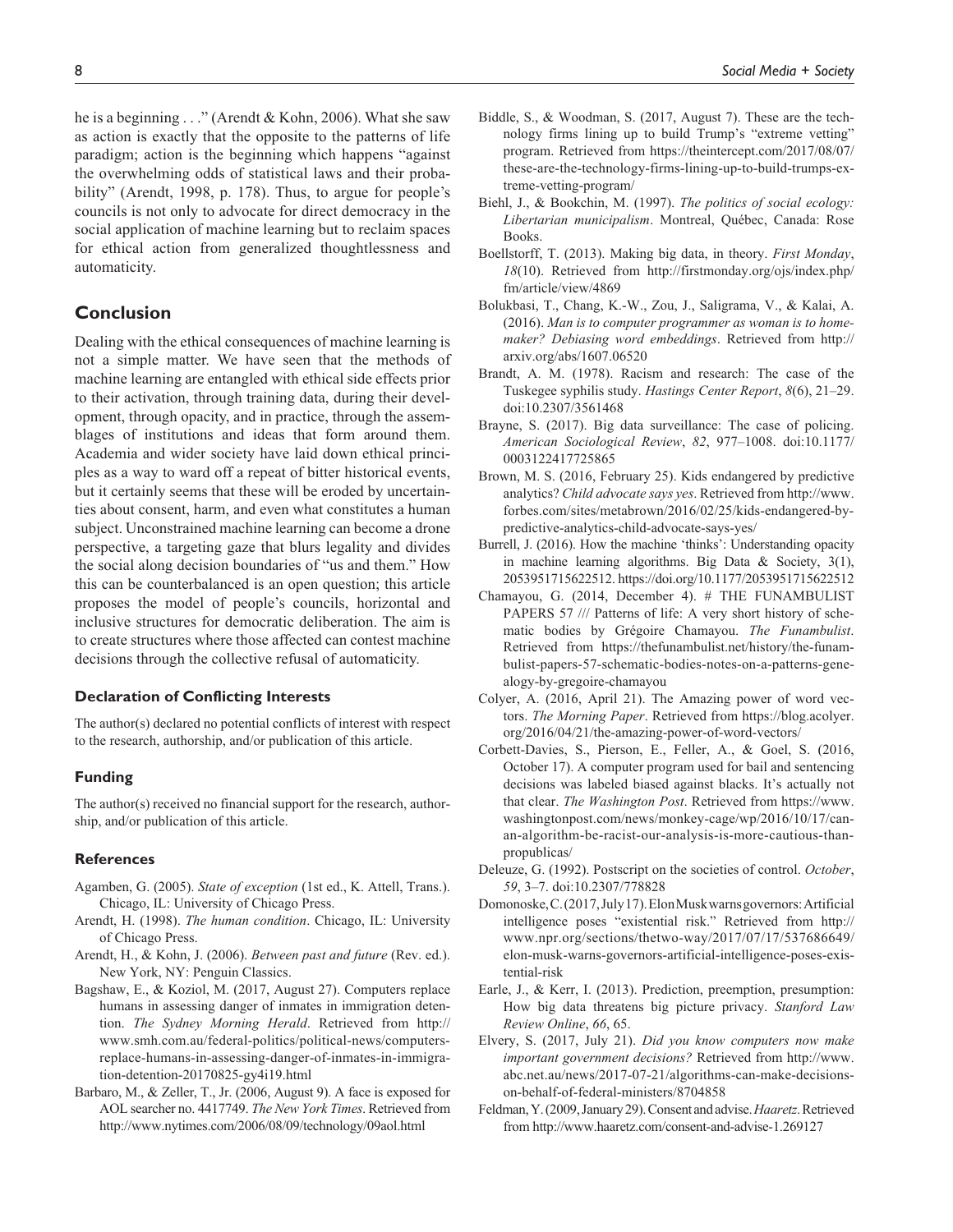- Fricker, M. (2007). *Epistemic injustice: Power and the ethics of knowing*. Oxford, UK: Oxford University Press.
- Gee, K. (2017, June 26). In Unilever's radical hiring experiment, resumes are out, algorithms are in. *The Wall Street Journal*. Retrieved from [https://www.wsj.com/articles/in-unilevers](https://www.wsj.com/articles/in-unilevers-radical-hiring-experiment-resumes-are-out-algorithms-are-in-1498478400)[radical-hiring-experiment-resumes-are-out-algorithms](https://www.wsj.com/articles/in-unilevers-radical-hiring-experiment-resumes-are-out-algorithms-are-in-1498478400)[are-in-1498478400](https://www.wsj.com/articles/in-unilevers-radical-hiring-experiment-resumes-are-out-algorithms-are-in-1498478400)
- Geitgey, A. (2014, May 5). Machine learning is fun! *Medium*. Retrieved from [https://medium.com/@](https://medium.com/)ageitgey/machine-learning-is-fun-80ea3ec3c471
- Gitelman, L. (Ed.). (2013). 'Raw Data' Is an Oxymoron. Cambridge, Massachusetts ; London, England: The MIT Press.
- Gregory, D. (2012, November 7). Targeted killings and signature strikes. *Geographical Imaginations*. Retrieved from [https://](https://geographicalimaginations.com/2012/11/06/targeted-killings-and-signature-strikes/) [geographicalimaginations.com/2012/11/06/targeted-killings](https://geographicalimaginations.com/2012/11/06/targeted-killings-and-signature-strikes/)[and-signature-strikes/](https://geographicalimaginations.com/2012/11/06/targeted-killings-and-signature-strikes/)
- Haraway, D. (1988). Situated knowledges: The science question in feminism and the privilege of partial perspective. *Feminist Studies*, *14*, 575–599. doi:10.2307/3178066
- Keddell, E. (2015). The ethics of predictive risk modelling in the Aotearoa/New Zealand child welfare context: Child abuse prevention or neo-liberal tool? *Critical Social Policy*, *35*, 69–88. doi:10.1177/0261018314543224
- Kline, R. R. (2010). Cybernetics, automata studies, and the Dartmouth Conference on artificial intelligence. *IEEE Annals of the History of Computing*, *33*(4), 5–16.
- Lee, D. (2016, March 25). Microsoft issues apology for racist bot. *BBC News*. Retrieved from [http://www.bbc.co.uk/news/tech](http://www.bbc.co.uk/news/technology-35902104)[nology-35902104](http://www.bbc.co.uk/news/technology-35902104)
- Leetaru, K. (2016, June 17). Are research ethics obsolete in the era of big data? *Forbes*. Retrieved from [http://www.forbes.com/](http://www.forbes.com/sites/kalevleetaru/2016/06/17/are-research-ethics-obsolete-in-the-era-of-big-data/) [sites/kalevleetaru/2016/06/17/are-research-ethics-obsolete-in](http://www.forbes.com/sites/kalevleetaru/2016/06/17/are-research-ethics-obsolete-in-the-era-of-big-data/)[the-era-of-big-data/](http://www.forbes.com/sites/kalevleetaru/2016/06/17/are-research-ethics-obsolete-in-the-era-of-big-data/)
- Lipton, Z. C. (2016). *The mythos of model interpretability*. Retrieved from <http://arxiv.org/abs/1606.03490>
- The Lucas Plan. (2016). Retrieved from <http://lucasplan.org.uk/>
- Mackenzie, A. (2015). The production of prediction: What does machine learning want? *European Journal of Cultural Studies*, *18*, 429–445. doi:10.1177/1367549415577384
- Markham, A. N. (2013). Undermining 'data': A critical examination of a core term in scientific inquiry. First Monday, 18(10). https://doi.org/10.5210/fm.v18i10.486
- Markham, A. N., & Buchanan, E. (2015). Ethical considerations in digital research contexts. In Wright, J. (Ed.). Encyclopedia for Social & Behavioral Sciences (pp. 606-613). Elsiver Press.
- Markham, A. N. (2017). Ethnography in the digital era: From fields to flow, descriptions to interventions. In Denzin, N., & Lincoln, Y. (Eds.). The Sage Handbook of Qualitative Research, 5th Edition (650-668). Thousand Oaks, CA: SAGE.
- McQuillan, D. (2015). Algorithmic states of exception. *European Journal of Cultural Studies*, *18*, 564–576. doi:10.1177/1367549415577389
- McQuillan, D. (2017). Data Science as Machinic Neoplatonism. Philosophy & Technology, 1–20. [https://doi.org/10.1007/](https://doi.org/10.1007/s13347-017-0273-3) [s13347-017-0273-3](https://doi.org/10.1007/s13347-017-0273-3)
- Metcalf, J., & Crawford, K. (2016). *Where are human subjects in big data research? The emerging ethics divide* (SSRN Scholarly Paper No. ID 2779647). Rochester, NY: Social Science Research Network. Retrieved from [https://papers.ssrn.](https://papers.ssrn.com/abstract=2779647) [com/abstract=2779647](https://papers.ssrn.com/abstract=2779647)
- Morozov, E. (2013, January 30). Your social networking credit score. *Slate*. Retrieved from [http://www.slate.com/articles/](http://www.slate.com/articles/technology/future_tense/2013/01/wonga_lenddo_lendup_big_data_and_social_networking_banking.html) technology/future\_tense/2013/01/wonga\_lenddo\_lendup\_big data and social networking banking.html
- Nielsen, M. A. (2015). Neural networks and deep learning. Retrieved from<http://neuralnetworksanddeeplearning.com>
- Ober, J. (1993). Public speech and the power of the people in democratic Athens. *Political Science & Politics*, *26*, 481–486. doi:10.2307/419987
- Office for Human Research Protections. (2009, June 23). Federal policy for the protection of human subjects ("Common Rule"). Retrieved from [https://www.hhs.gov/ohrp/regulations-and](https://www.hhs.gov/ohrp/regulations-and-policy/regulations/common-rule/index.html)[policy/regulations/common-rule/index.html](https://www.hhs.gov/ohrp/regulations-and-policy/regulations/common-rule/index.html)
- Open University. (1978). *Lucas Plan documentary*. Retrieved from <https://www.youtube.com/watch?v=0pgQqfpub-c>
- Portal Analytics. (2017, January 12). The direction portal is taking troubled families. *Portal Analytics*. Retrieved from [http://](http://www.portalanalytics.co.uk/blog/the-direction-portal-is-taking-troubled-families) [www.portalanalytics.co.uk/blog/the-direction-portal-is-taking](http://www.portalanalytics.co.uk/blog/the-direction-portal-is-taking-troubled-families)[troubled-families](http://www.portalanalytics.co.uk/blog/the-direction-portal-is-taking-troubled-families)
- PredPol. (2015). *Proven results of our predictive policing software*. Retrieved from<http://www.predpol.com/results/>
- Rogers, A., & Pilgrim, D. (1991). "Pulling down churches": Accounting for the British Mental Health Users' movement. *Sociology of Health & Illness*, *13*, 129–148. doi:10.1111/ j.1467-9566.1991.tb00093.x
- Rosenblatt, F. (1958). The perceptron: A probabilistic model for information storage and organization in the brain. *Psychological Review*, *65*, 386–408.
- Rouvroy, A. (2013, November 13). Algorithmic governmentality and the end(s) of critique. Retrieved from [http://networkcultures.org/](http://networkcultures.org/query/2013/11/13/algorithmic-governmentality-and-the-ends-of-critique-antoinette-rouvroy/) [query/2013/11/13/algorithmic-governmentality-and-the-ends](http://networkcultures.org/query/2013/11/13/algorithmic-governmentality-and-the-ends-of-critique-antoinette-rouvroy/)[of-critique-antoinette-rouvroy/](http://networkcultures.org/query/2013/11/13/algorithmic-governmentality-and-the-ends-of-critique-antoinette-rouvroy/)
- Saif, A. A. (2016). *The drone eats with me: A Gaza diary*. Boston, MA: Beacon Press.
- Schroff, F., Kalenichenko, D., & Philbin, J. (2015). *FaceNet: A unified embedding for face recognition and clustering*. Retrieved from<https://doi.org/10.1109/CVPR.2015.7298682>
- Schutt, R., & O'Neil, C. (2013). *Doing data science*. O'Reilly Media. Retrieved from [http://shop.oreilly.com/prod](http://shop.oreilly.com/product/0636920028529.do)[uct/0636920028529.do](http://shop.oreilly.com/product/0636920028529.do)
- Selinger, E. (2015, January 13). With big data invading campus, universities risk unfairly profiling their students. *Christian Science Monitor*. Retrieved from [https://www.csmonitor.](https://www.csmonitor.com/World/Passcode/Passcode-Voices/2015/0113/With-big-data-invading-campus-universities-risk-unfairly-profiling-their-students) [com/World/Passcode/Passcode-Voices/2015/0113/With-big](https://www.csmonitor.com/World/Passcode/Passcode-Voices/2015/0113/With-big-data-invading-campus-universities-risk-unfairly-profiling-their-students)[data-invading-campus-universities-risk-unfairly-profiling](https://www.csmonitor.com/World/Passcode/Passcode-Voices/2015/0113/With-big-data-invading-campus-universities-risk-unfairly-profiling-their-students)[their-students](https://www.csmonitor.com/World/Passcode/Passcode-Voices/2015/0113/With-big-data-invading-campus-universities-risk-unfairly-profiling-their-students)
- Shane, S. (2015, April 23). Drone strikes reveal uncomfortable truth: US is often unsure about who will die. *The New York Times*. Retrieved from [https://www.nytimes.com/2015/04/24/](https://www.nytimes.com/2015/04/24/world/asia/drone-strikes-reveal-uncomfortable-truth-us-is-often-unsure-about-who-will-die.html) [world/asia/drone-strikes-reveal-uncomfortable-truth-us-is](https://www.nytimes.com/2015/04/24/world/asia/drone-strikes-reveal-uncomfortable-truth-us-is-often-unsure-about-who-will-die.html)[often-unsure-about-who-will-die.html](https://www.nytimes.com/2015/04/24/world/asia/drone-strikes-reveal-uncomfortable-truth-us-is-often-unsure-about-who-will-die.html)
- Silver, D., Huang, A., Maddison, C. J., Guez, A., Sifre, L., van den Driessche, G., & Hassabis, D. (2016). Mastering the game of Go with deep neural networks and tree search. *Nature*, *529*, 484–489. doi:10.1038/nature16961
- Silverman, R. E., & Waller, N. (2015, March 13). The algorithm that tells the boss who might quit. *The Wall Street Journal*. Retrieved from [http://www.wsj.com/](http://www.wsj.com/articles/the-algorithm-that-tells-the-boss-who-might-quit-1426287935) [articles/the-algorithm-that-tells-the-boss-who-might](http://www.wsj.com/articles/the-algorithm-that-tells-the-boss-who-might-quit-1426287935)[quit-1426287935](http://www.wsj.com/articles/the-algorithm-that-tells-the-boss-who-might-quit-1426287935)